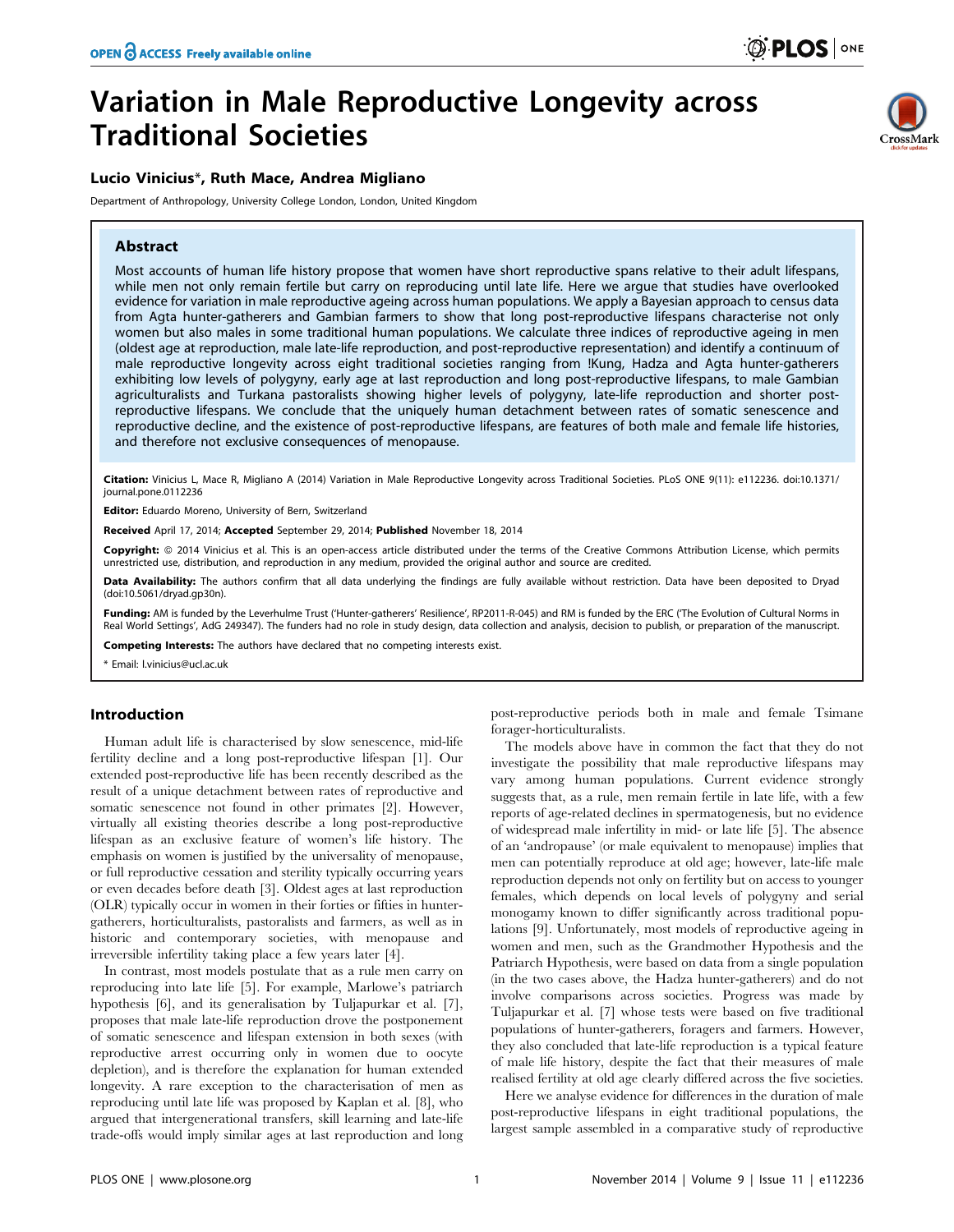senescence in men, and the first to include hunter-gatherers (!Kung, Hadza, Agta), forager-horticulturalists (Ache, Tsimane, Yanomamo), farmers (rural Gambians) and pastoralists (Turkana). We apply a new Bayesian methodology to analyse census data for two populations (Agta hunter-gatherers from the Philippines, and Gambian agropastoralists) and show that a detachment between somatic and reproductive senescence and long post-reproductive lifespans may characterise not only menopausal women [2] but also men. We reveal a continuum of male reproductive prolongation relative to women across populations, with !Kung, Hadza and Agta hunters exhibiting low levels of late-life polygyny, reproductive cessation almost as early as women, and long postreproductive lifespans, and Turkana pastoralists and Gambian farmers showing an opposite pattern of late-life polygyny, late-life male reproduction and relatively shorter post-reproductive male lifespans. Together, our results demonstrate the existence of variation in late-life reproduction and post-reproductive lifespans in men.

### Methods

# Bayesian estimation of age-dependent survival and probability of last reproduction

Estimating survival trajectories for traditional populations is often problematic due to small samples and large number of rightcensored cases (individuals still alive and thus not providing death date information) and hence indirect methods such as model life tables are frequently applied [10–11]. Here we apply a Bayesian methodology of demographic estimation [12] to census data (supplemented by interviews with information of deceased relatives) from the Agta from the Philippines and rural Gambians. Data on the Agta have been collected for almost fifty years [13], providing a sample of 1189 individuals still adopting a huntergatherer lifestyle (593 women and 596 men; 666 with a recorded death date and 523 still alive in 2008). Rural Gambians from three villages in the West Kiang district (Kantong Kunda, Keneba and Manduar) have been studied since 1950 by the UK Medical Research Council [14]. In 1974, the UK MRC established a clinic that significantly reduced child mortality rates in the villages. We selected a sample of 1667 individuals (788 women and 879 men; 411 with recorded death dates and 1256 still alive in 1997) born before 1975. To fit our data, we selected a Gompertz model that postulates mortality rates exponentially increasing with age [15]. When estimating the rate of ageing, we fit models to a subsample of individuals aged 15 years and over, thereby only modelling adult mortality (for that reason, our models show higher probabilities of survival at any age than survival curves starting from birth). The estimated Gompertz coefficient  $b$  represents the 'rate of ageing' or age-dependent increase in the probability of death [16].

We adapted the Bayesian procedure to calculate probabilities of last reproduction by age. In this case, we first built a matrix (formally equivalent to a capture-recapture/recovery matrix) for each population and both sexes, with data on each row describing an individual reproductive history, and each column representing a year in which reproduction has occurred (denoted by 1) or not occurred (denoted by 0). We used this matrix to estimate Gompertzian curves of age-dependent probability of last reproduction; the curves are therefore formally equivalent to mortality curves representing age-dependent probability of death. Since models are now based on reproduction data, the estimated Gompertz coefficient b represents the 'rate of reproductive senescence', or age-dependent increase in the probability of last reproduction ('reproductive death'). Our definition of reproductive senescence therefore relates exclusively to the event of reproductive cessation in men and women, and not to any underlying physiological process (such as menopause in women). Based on the two coefficients  $b_{\text{som}}$  (rate of ageing or somatic senescence) and  $b_{\text{reb}}$ (rate of reproductive senescence), we extend the comparison between somatic vs. reproductive senescence in !Kung women proposed by Alberts et al. [2] to male and female Agta and rural Gambians. In order to visually compare rates of ageing and reproductive senescence, we linearised our Gompertz curves and present them as regression lines in Figure 1. All Bayesian procedures were implemented using the R package BaSTA [17]. Details of the mathematical model and simulations are presented in File S1.

# Oldest age at last reproduction (OLR), age-dependent survival and fertility, and polygyny

Data on oldest recorded age at last reproduction (OLR), agedependent survival and fertility, and polygyny (meaning the fraction of married men having more than one wife) in the !Kung and Ache are respectively from Howell [18] and Hill and Hurtado [19]. Hadza OLR, age-specific survival and fertility are from Blurton-Jones [20] and polygyny rate from Marlowe [21]. OLR and age-dependent fertility in the Agta and rural Gambians are from the datasets described above, survival curves were estimated though our Bayesian procedure described above, and polygyny figures are respectively from Early and Headland [22] and Ratcliffe et al. [23]. Tsimane and Yanomamo OLR and fertility curves are from Tuljapurkar et al. [7], survival curves respectively from Gurven, Kaplan and Zelada Supa [24] and Neel and Weiss [25], and polygyny data respectively from Winking et al. [26] and Early and Peters [27]. All Turkana data are from Little and Leslie [28].

#### Male late-life reproduction (MLR)

Tuljapurkar et al. [7] calculated the contribution of late life to reproduction in men as the ratio of realised male fertility after the age of menopause divided by total realised male fertility. However, this measure does not take into account the impact of decreasing fertility in late life, i.e. it does not weigh age-specific fertility  $(m_x)$  by age-specific mortality  $(l_x)$ . Sums or integrals of age-dependent  $l_x m_x$ products are used in measures of fitness such as the Euler-Lotka equation or the net reproductive rate  $R = \sum_{i=0}^{n} l_i m_i$  [29]. For this reason, we defined male late-life fertility (MLR) as the net reproductive rate of men after the age of last female reproduction (male  $R$  after the age at last female reproduction) divided by total net reproductive rate (total male R). We also estimated postreproductive representation (PrR), a measure of the post-reproductive fraction of adult life, based on survival and fertility curves from the eight populations and both sexes. For more details on definition and calculation of PrR see ref [1]. To calculate life expectancies from birth and PrR for Agta and rural Gambians, we fit Siler (U-shaped) mortality curves to datasets (using data from birth) using the software BaSTA and the Bayesian procedures described above and in File S1, and then estimated the appropriate integrals from the obtained survival curves.

### Results

## Somatic vs. reproductive senescence: Agta and rural Gambians

We compared rates of somatic and reproductive senescence in two populations using Gompertz models of age-dependent survival and probability of last reproduction (Figure 1). In Agta women,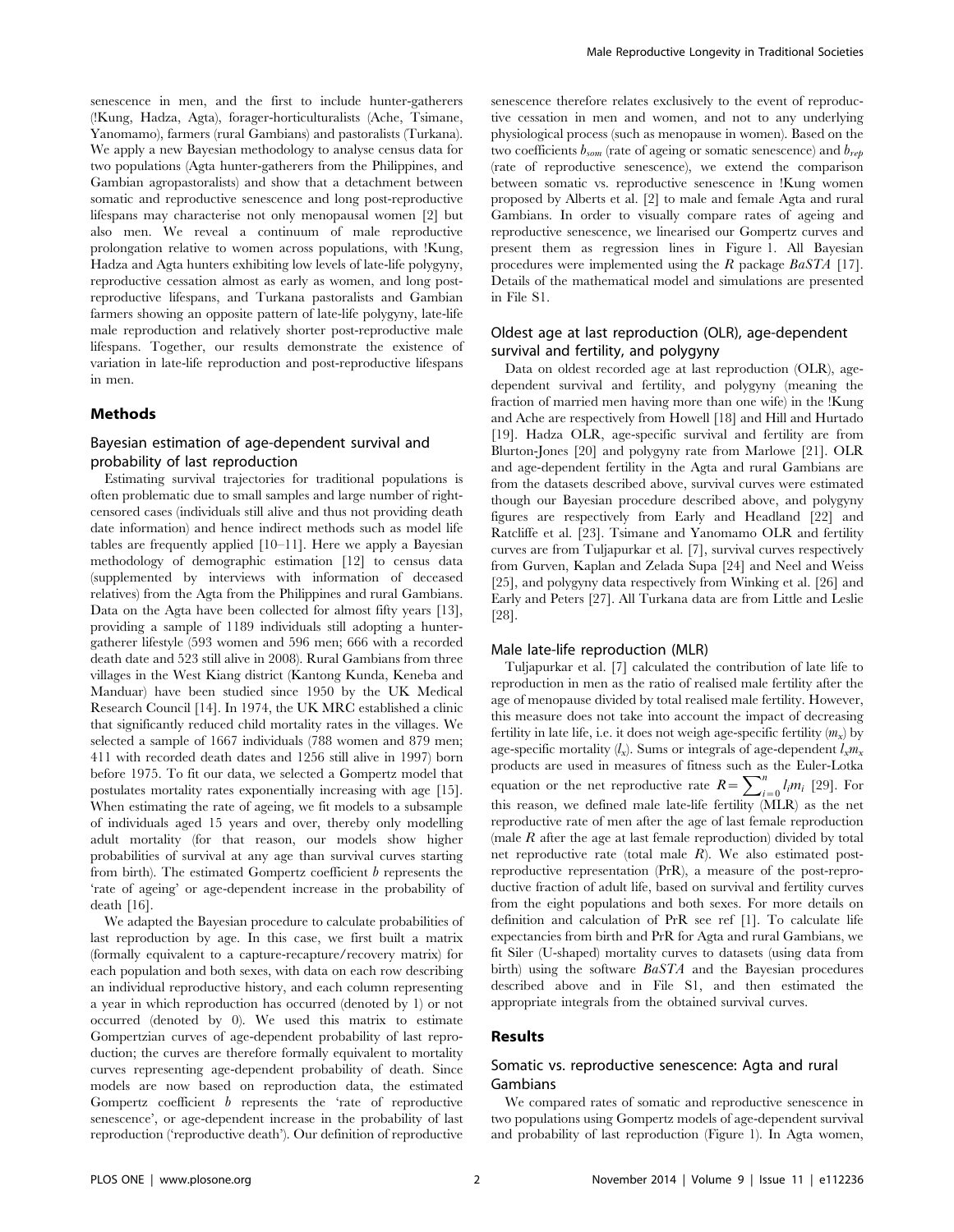

Figure 1. Survival and reproductive senescence curves for Agta and rural Gambians. In all panels, red lines represent female curves and blue lines represent male curves. (A) and (D): survival curves (probability of being alive by age) with 95% credible intervals. Curves estimate adult mortality only, and start with survival = 1 at age 15. (B) and (E): last reproduction curves (probability of not having reached last reproduction by age). Probability of last reproduction not having occurred until the age of around 15 is near 100%, when reproduction starts and it begins to decline. (C) and (F): regression lines of ln (mortality rate) by age (dashed lines) and ln (probability of reaching last reproduction) (solid lines). Dashed lines: regression slope is the rate of somatic senescence  $b_{som}$ . Solid lines: regression slope is the rate of reproductive senescence  $b_{rep}$ . doi:10.1371/journal.pone.0112236.g001

the rate of increase in the probability of last reproduction  $(b_{\text{ref}} = 0.155,$  95% credible interval = 0.135–0.178, DIC = 13573.6) is significantly higher than the Gompertz rate of ageing  $(b_{\text{som}} = 0.041, 95\%$  credible interval = 0.033–0.049,  $DIC = 11996.34$ . The same is true for Gambian women  $(b_{rep}= 0.158, 95\% \text{ credible interval} = 0.141-0.178, \text{ DIC} = 8095.3;$ <br>  $b_{com}= 0.023, 95\% \text{ credible interval} = 0.018-0.028.$ credible interval  $= 0.018 - 0.028$ , DIC = 19879.72). This is expected in women due to menopause, however differences between rates of somatic and reproductive senescence were also observed in men, both in the Agta  $(b_{reb} = 0.09, 95\%$  credible interval = 0.078–0.102, DIC = 13573.6;  $b_{som} = 0.043$ ; 95% credible interval, 0.036–0.051, DIC = 11996.34) and rural Gambians ( $b_{rep}$  = 0.095, 95% credible interval = 0.085– 0.105, DIC = 8095.3;  $b_{som} = 0.014$ , 95% credible interval = 0.010– 0.019, DIC = 19879.72). Therefore the detachment between rates of ageing and reproductive senescence, which differentiates humans from other primates, is not an exclusive consequence of menopause and is observed in men from two populations markedly differing in adult survival [30–31].

### Variation in male late-life reproduction

We also found significant evidence for variation in ages of reproductive termination in men across traditional populations. Male OLR reported in the Dobe !Kung was 54 years old [18] while in rural Gambians male reproduction extended until the age of 78. The eight populations reveal male OLR in the mid-fifties in hunter-gathering !Kung and Hadza, early and mid-sixties in Tsimane and Yanomamo horticulturalists and Agta huntergatherers, and seventies in Turkana pastoralists and Gambian agropastoralists (Table 1). There is one case of male OLR between the ages of 65 and 75 in the Ache forager-horticulturalists [19], but individual age was not reported. In summary, while the maximum recorded age at last reproduction in women spans over 13 years (45–58 years) in the eight traditional populations, the span is over two decades in man (54–78 years).

Like maximum observed longevity, OLR is sensitive to factors such as small sample size or a single exceptional individual [1], and we therefore calculated other measures of reproductive longevity in men. MLR (male-late life reproduction), which we defined as the fraction of male net reproductive rate realised after the age of female last reproduction, also varies across sampled populations. MLR values (which depend on sums of  $l_x m_x$  products, or agedependent fertility  $m_x$  weighed by age-dependent survival  $l_x$ ) are significantly smaller than the fraction of male late-life realised fertility (based only on  $m<sub>x</sub>$ ) calculated by Tuljapurkar et al. [7]. MLR is only 3.6% in the Dobe !Kung (compared to 4.9% of latelife realised fertility), 12.9% in the Ache (19.3% realised fertility), 10.2% in the Yanomamo (20.6% realised fertility), 7.2% in the Tsimane (9.9% realised fertility), and 29.9% in rural Gambians (36.4% realised fertility). We also estimated male late-life reproductive rate in the Hadza (13.8%) and Agta hunter-gatherers (0.1%), and Turkana pastoralists (51.1%). The Agta value was based on an oldest age of female reproduction of 58 years, but even if this outlier is neglected and the age at termination of female reproduction is set at 50 years, the contribution of late life to male net reproductive rate would be only 0.7%. Therefore, only in rural Gambians and Turkana pastoralists do men realise over 20% of their net reproductive rate after women have had their last child. Contrary to widespread views, there is significant variation across populations in the duration of male reproductive spans.

#### Distribution of male post-reproductive lifespans

The detachment between somatic and reproductive senescence in both sexes and variation in contribution of late-life reproduction suggests differences in the duration of male post-reproductive lifespans across populations. Levitis et al. [1] have shown that postreproductive representation (PrR), or the ratio of post-reproductive lifespan to total reproductive lifespan, is significantly longer in human populations than in other primates, but their analyses only included females. We calculated post-reproductive lifespans in both men and women (Table 1). Female PrR ranges from 0.256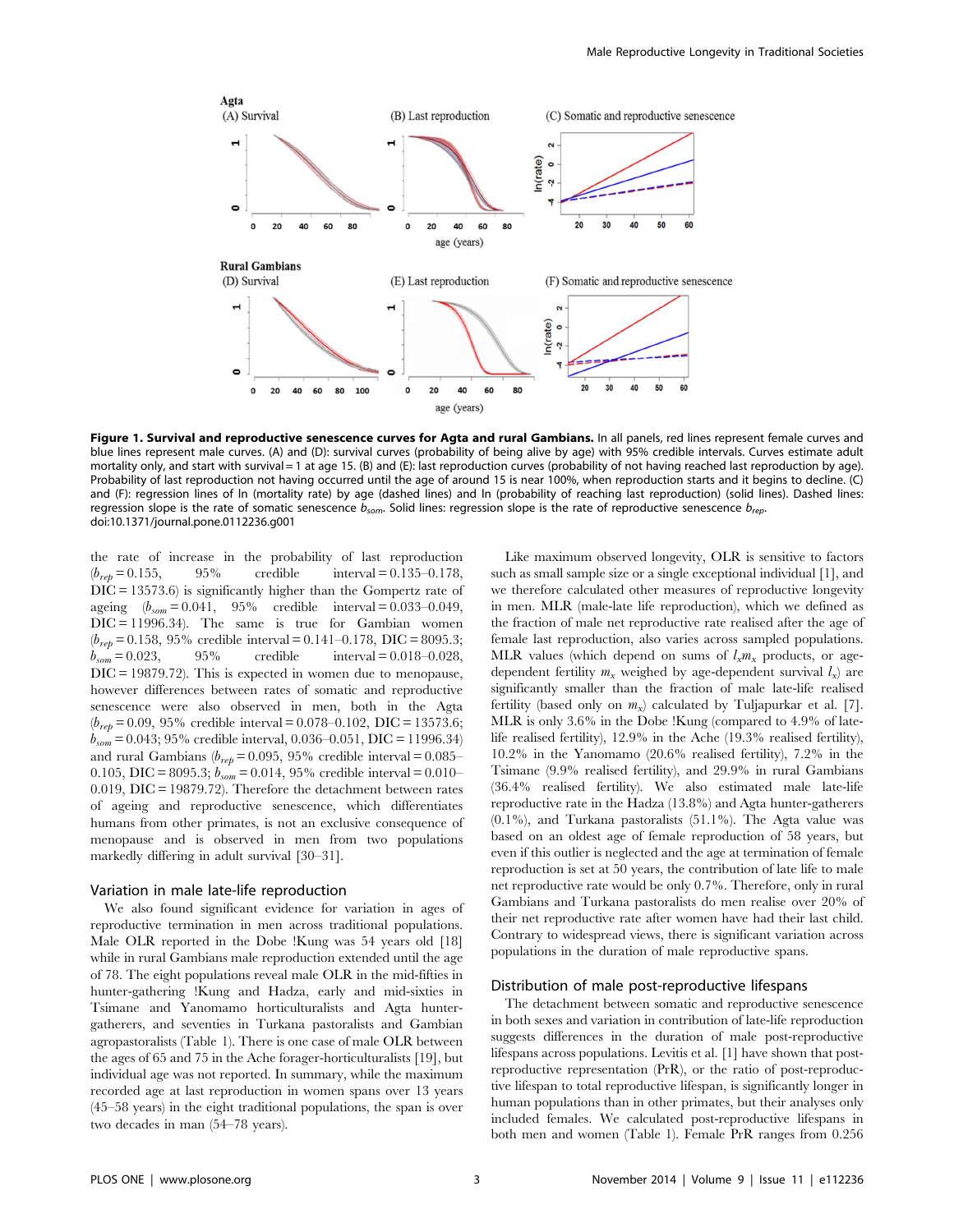| Group                                 | Economy                                                                                                                                                                                                                                                                                                                                                                                                                                                                                                                                                                                      | 문             |               | MLR (%)         | PrR   |       |       | Polygyny (%)    |
|---------------------------------------|----------------------------------------------------------------------------------------------------------------------------------------------------------------------------------------------------------------------------------------------------------------------------------------------------------------------------------------------------------------------------------------------------------------------------------------------------------------------------------------------------------------------------------------------------------------------------------------------|---------------|---------------|-----------------|-------|-------|-------|-----------------|
|                                       |                                                                                                                                                                                                                                                                                                                                                                                                                                                                                                                                                                                              | men           | women         |                 | men   | women | ratio |                 |
| !Kung                                 | Hunter-gatherer                                                                                                                                                                                                                                                                                                                                                                                                                                                                                                                                                                              | 54            | 46            | 3.6             | 0.460 | 0.505 | 0.91  | 63              |
| Hadza                                 | Hunter-gatherer                                                                                                                                                                                                                                                                                                                                                                                                                                                                                                                                                                              | 55            | 45            | 13.8            | 0.294 | 0.476 | 0.62  |                 |
| Agta                                  | Hunter-gatherer                                                                                                                                                                                                                                                                                                                                                                                                                                                                                                                                                                              | 8             | 54            | ៑               | 0.256 | 0.335 | 0.76  |                 |
| Ache                                  | Forager-horticulturalist                                                                                                                                                                                                                                                                                                                                                                                                                                                                                                                                                                     | $65 - 75$     | $\frac{8}{3}$ | 12.9            | 0.135 | 0.417 | 0.32  | ্য<br>ব         |
| Tsimane                               | Horticulturalist                                                                                                                                                                                                                                                                                                                                                                                                                                                                                                                                                                             | 60-64         | 45-49         | $\overline{21}$ | 0.185 | 0.354 | 0.53  | 5.8             |
| Yanomamo                              | Horticulturalist                                                                                                                                                                                                                                                                                                                                                                                                                                                                                                                                                                             | $60 - 64$     | 45-49         | 10.2            | 0.08  | 0.256 | 0.31  | 29.8            |
| Turkana                               | Pastoralist                                                                                                                                                                                                                                                                                                                                                                                                                                                                                                                                                                                  | $\frac{1}{2}$ | 57            | 51.1            | 0.006 | 0.395 | 0.015 | 79.8            |
| Gambia                                | Agro-pastoralist                                                                                                                                                                                                                                                                                                                                                                                                                                                                                                                                                                             | $\frac{8}{2}$ | 58            | 29.9            | 0.200 | 0.462 | 0.43  | $\overline{40}$ |
| doi:10.1371/journal.pone.0112236.t001 | OLR: oldest recorded age at last reproduction by a mother or a father For the Ache, Tsimane, Yanomamo and Turkana, individual data were not available and we therefore used age intervals. MLR: male late-life reproduction, o<br>fraction of net reproductive rate in men realised after the age at last reproduction in women. PrR: post-reproductive representation, or post-reproductive fraction of adult life, in men, women, and ratio of male to female<br>Polygyny is the percentage of males with more than one wife at the time of data collection. See Methods for data sources. |               |               |                 |       |       |       |                 |

Male Reproductive Longevity in Traditional Societies

(Yanonamo) to 0.51 (!Kung), while in men values ranged from 0.006 in the Turkana to 0.46 in the !Kung. In relative terms, male post-reproductive spans vary from only 1.5% of the female total in the Turkana, to 75% in the Agta and 91% in the !Kung.

Alberts et al. [2] plotted ages at 90% of realised fertility (age at which 90% of the reproductive output has been completed) against ages at 90% of realised survival (age at which 90% of the people in the population have died) for seven female primates and !Kung women, and showed that only in humans did the two ages significantly differ. We extended their analysis to both sexes and eight human populations. Figure 2 shows that the detachment between ages at 90% of realised survival and reproduction is a characteristic of women in all eight populations, and also typical of all male populations with the exception of the Turkana and Yanomamo. In addition, age at 95% of realised reproduction is lower than age at 95% of realised survival in all human populations except the Turkana (Figure 2). The results show that long post-reproductive lifespans are a feature of male life histories in some populations, while in others male reproduction extends until near the end of life.

## Variation in male late reproduction and polygyny levels

We also compiled data on polygyny levels in the eight populations (Table 1, Figure 3). The ratio of male to female post-reproductive representation (male PrR divided by female PrR) is lowest in the Turkana pastoralists (0.015), where polygyny is the highest amongst the eight populations (79.8%). At the other extreme, the three hunter-gatherer groups (Dobe !Kung, Agta and Hadza) show the highest PrR ratios (0.91, 0.76 and 0.62) and lowest polygyny levels (6.3%, 5%, 4%).

The Dobe !Kung, Hadza, Agta, Ache and Tsimane also show the lowest levels of MLR (13.8% or less), and polygyny levels below 10%. Yanomamo horticulturalists show high levels of polygyny (29.8%) and low levels of MLR (10.2%). High levels of MLR are observed in rural Gambians (29.9%) and Turkana pastoralists (51%), where polygyny is widespread at 40.2% and 79.8% respectively.

## **Discussion**

We have shown that late-life reproduction and duration of postreproductive lifespans in men are highly variable across traditional populations. Previous claims that men either reproduce until much later than women [6–7] or stop reproduction almost at the same time as women [8] seem to be based on extreme cases such as rural Gambians or the Agta. Data compiled from eight traditional populations suggest instead the existence of a continuum of male late-life reproduction, with hunter-gathering Agta and Dobe !Kung men stopping reproduction nearly as early as women, while male Turkana pastoralists and rural Gambian farmers significantly extend reproduction into late life. The three foragerhorticulturalists in our sample (Ache, Tsimane and Yanomamo) displayed intermediate values of male late-life reproduction. Our results therefore contradict the claims of widespread reproduction at old age in men proposed by Tuljapurkar et al. [7], who relied on measures of realised fertility that overestimate the contribution of late-life to male reproduction.

Between-population variation in the timing of male reproductive cessation contrasts with the more rigid pattern of reproductive senescence in women. While menopause occurs universally and prevents reproduction in late life, studies of male reproductive physiology have reported only 'modest' changes in spermatogenesis at old age, with possible effects on fertility remaining questionable [32]. Since there is no evidence of widespread male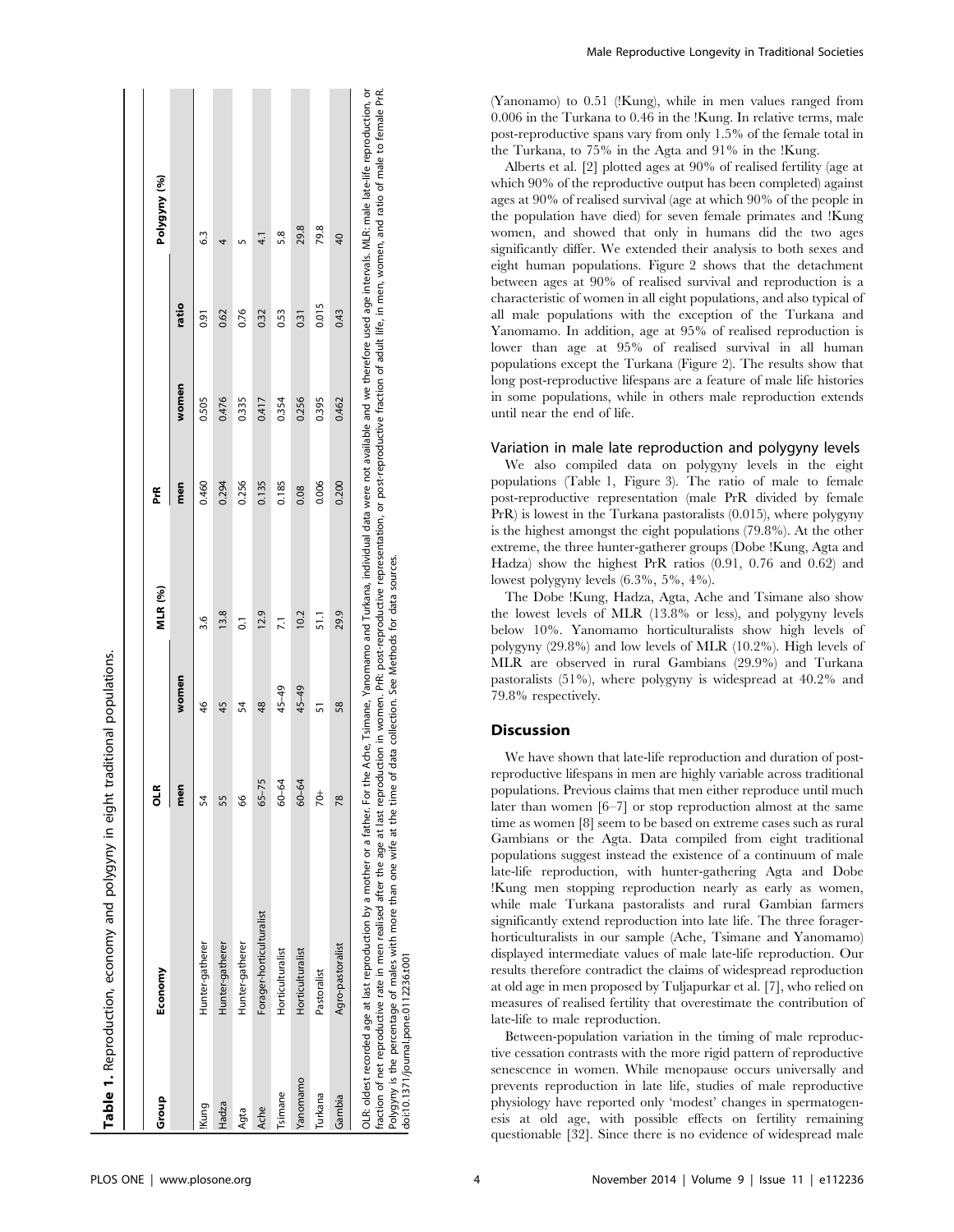

Figure 2. 90<sup>th</sup> and 95<sup>th</sup> percentiles of realised fertility vs. realised survival in human populations, in years. Left panel: 90<sup>th</sup> percentile in humans and non-human primates. Solid squares: 90<sup>th</sup> percentiles in primate species. Data on baboon (ba), capuchins (ca), sifaka (si), blue monkey (bl), muriqui (mu), gorilla (go) and chimpanzee (ch) are from Alberts et al. (2013). Human data (95<sup>th</sup> percentiles): Ache (Ac), Agta (Ag), Hadza (Ha), !Kung (Ku), Tsimane (Ts), Turkana (Tu) and Yanomamo (Ya). Data sources: see methods. Open circles: men. Solid circles: women. Primate species, plus Turkana and Yanomamo males, are close to the bisecting line  $y = x$ , indicating similar rates of somatic and reproductive senescence. For the other male populations and all females, the 90<sup>th</sup> percentile of realised survival is reached at an older age than realised fertility, indicating a faster rate of reproductive than somatic senescence. Right panel: 95<sup>th</sup> percentile in human populations. Legends as above. In all male populations, the 95<sup>th</sup> percentile of realised survival is reached at an older age than realised fertility. doi:10.1371/journal.pone.0112236.g002

mid- or late-life sterility, variation in late-life reproduction in men must therefore reflect differences in opportunities to reproduce at old age. Among the eight populations in our study, the Turkana pastoralists exhibit the highest levels of male late-life reproduction and shortest post-reproductive representation, and the high levels of polygyny in this population may be providing access of older men to younger women at reproductive age. At the other extreme, the hunter-gathering !Kung and Agta showed lowest levels of male late-life reproduction and low levels of polygyny. It is interesting to notice that the two populations showing the highest levels of male late-life reproduction are the Turkana pastoralists and Gambian farmers, which suggests that the occurrence of late-reproducing males may be a recent event in human societies, possibly as a result of changes in food production systems. However, a larger sample of traditional populations is required before a more general assessment of relations between male reproductive spans, polygyny levels and subsistence modes can be established.

Finally, our results are relevant for evolutionary accounts of human life history. Alberts et al. [2] have shown that long postreproductive lifespans are a unique human feature. However, their evidence is exclusively derived from curves of probability of last reproduction in women, which suggests an association between long post-reproductive lifespans and the occurrence of menopause. We have shown that post-reproductive lifespans are a feature of male life histories too, although their duration varies across populations. This conclusion raises important questions, such as determining how old the pattern of between-population variability in male late-life reproduction is, and defining possible adaptive



Figure 3. Male reproduction in relation to polygyny and economic basis. (A) Ratio of male to female PrR (post-reproductive representation) vs. polygyny. (B) MLR (male late-life reproduction) vs. polygyny. Legends as in Figure 2. Hunter-gatherers in blue, forager-horticulturalists in black, and pastoralists and agropastoralists in red. doi:10.1371/journal.pone.0112236.g003